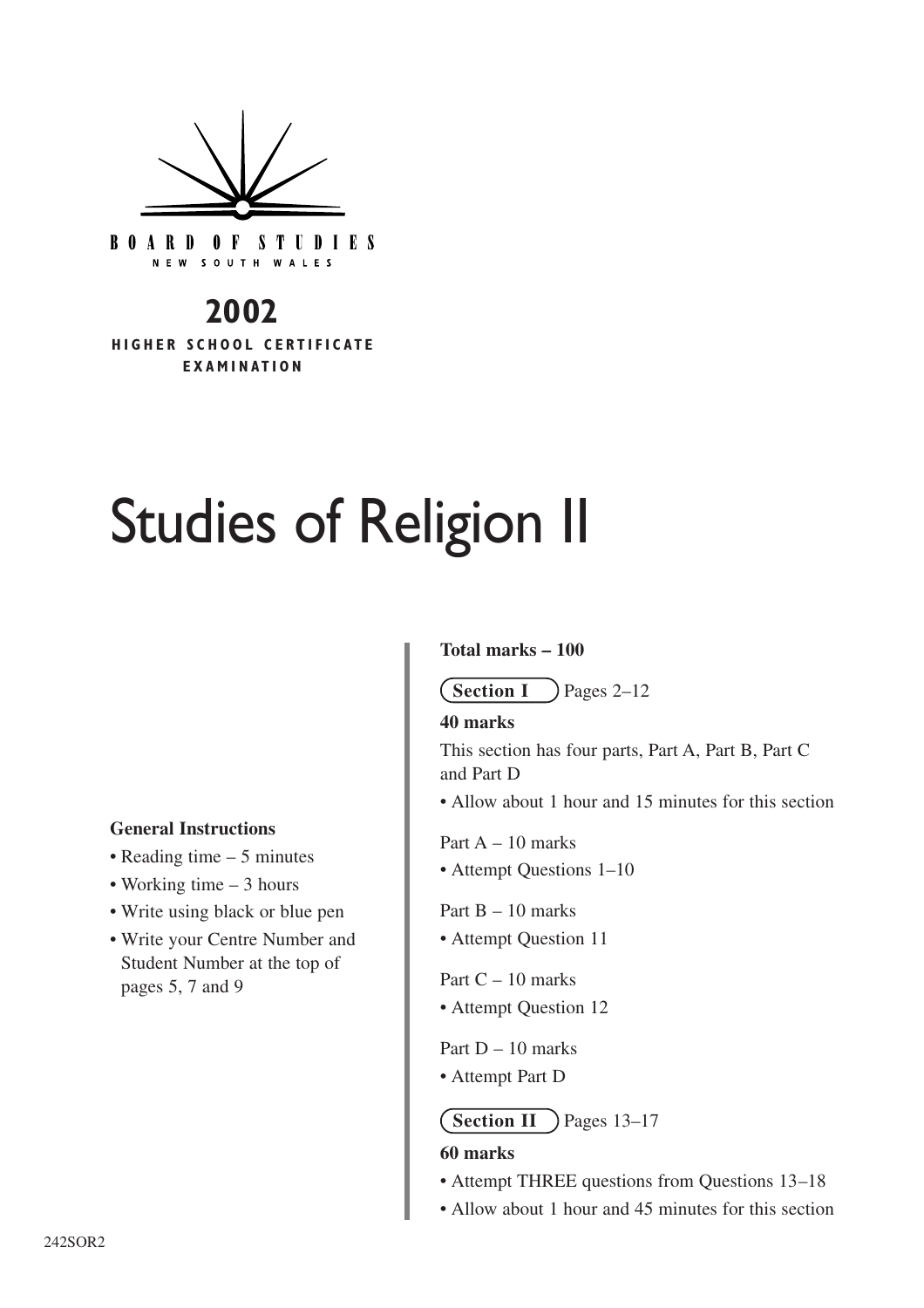**Section I 40 marks Allow about 1 hour and 15 minutes for this section**

**Part A — Foundation Studies 1 and 2 10 marks Attempt Questions 1–10**

Use the multiple-choice answer sheet.

Select the alternative A, B, C or D that best answers the question. Fill in the response oval completely.

| <b>Sample:</b> $2+4=$ (A) 2 (B) 6 (C) 8 (D) 9 |  |                                                     |  |
|-----------------------------------------------|--|-----------------------------------------------------|--|
|                                               |  | $A \bigcirc$ $B \bigcirc$ $C \bigcirc$ $D \bigcirc$ |  |

If you think you have made a mistake, put a cross through the incorrect answer and fill in the new answer.



If you change your mind and have crossed out what you consider to be the correct answer, then indicate the correct answer by writing the word **correct** and drawing an arrow as follows.

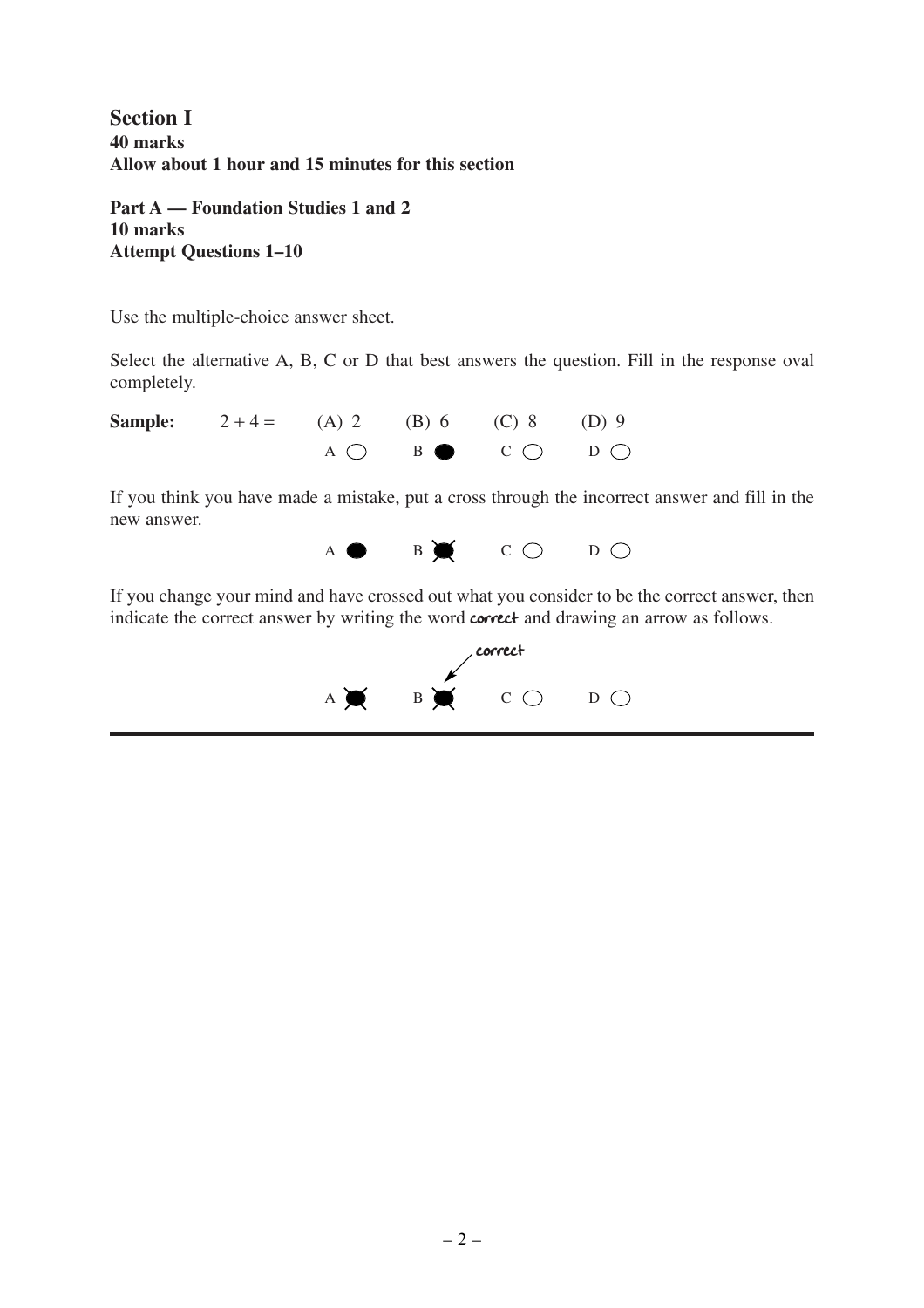- **1** If an Aboriginal elder describes the spiritual ancestry of his people, what is he referring to?
	- (A) Their native title
	- (B) Their totemic symbol
	- (C) Their main source of food
	- (D) Their most common local animal
- **2** Which of the following churches had the lowest proportion of its members join the Uniting Church in 1977?
	- (A) The Church of Christ
	- (B) The Methodist Church
	- (C) The Presbyterian Church
	- (D) The Congregational Church
- **3** Which of the following has focused its Christian ministry on rural and outback Australia?
	- (A) The School of the Air
	- (B) The Bush Church Aid Society
	- (C) The St Vincent de Paul Society
	- (D) The Royal Flying Doctor Service
- **4** Which of the following was not integral to the arguments presented by the Aboriginal people in support of traditional land ownership in Wik and Mabo?
	- (A) The Torrens Title system
	- (B) The locations of the totems
	- (C) The Stories of the Dreaming
	- (D) The elders' customary possession
- **5** Which best explains the growth in Pentecostalism in Australia from 150 665 members in 1991 to 174 720 members in 1996?
	- (A) Denominational switching
	- (B) Evangelism
	- (C) Immigration
	- (D) Population increase
- **6** Which church was the strongest opponent of conscription in Australia during World War I?
	- (A) The Church of England
	- (B) The Methodist Church
	- (C) The Catholic Church
	- (D) The Presbyterian Church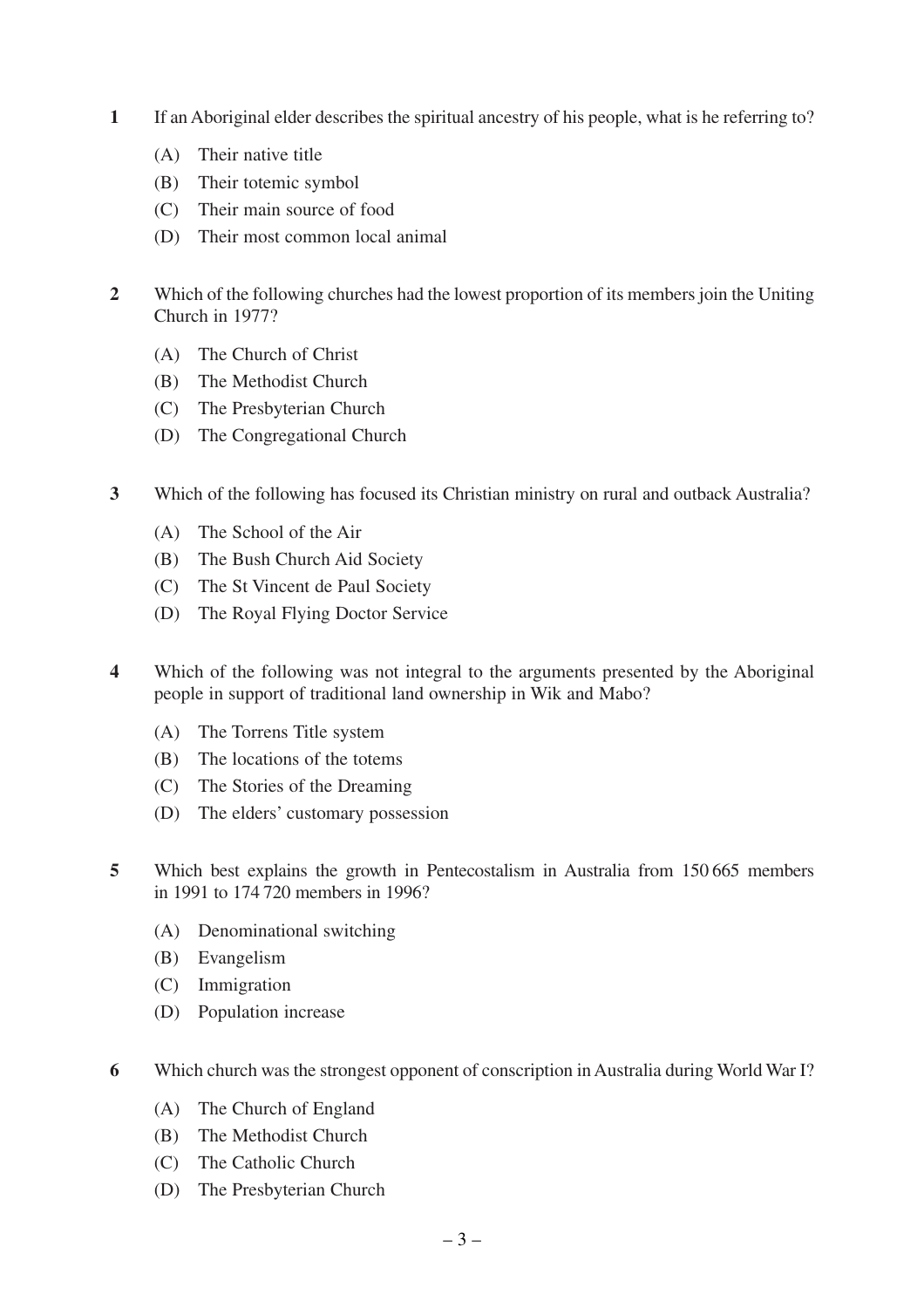- **7** Which of the following best demonstrates Aboriginal spirituality and its connection to the land?
	- (A) The reconciliation walk across the Sydney Harbour Bridge
	- (B) The education of Aboriginal children in traditional languages
	- (C) The pursuit of land claims under the Wik judgement in Australian states and territories
	- (D) The demand to have Aboriginal skeletons returned from museums in the United Kingdom for reburial in Australia
- **8** People who believe in the power of crystals are best described as supporters of which of the following?
	- (A) A mainstream religion
	- (B) Economic rationalism
	- (C) Environmentalism
	- (D) New Age religions
- **9** Most Australians of European background did not understand Aboriginal culture and spirituality. Which of the following resulted from this lack of understanding?
	- (A) Aboriginal people were ignored.
	- (B) Aboriginal beliefs and practices flourished.
	- (C) Missionary activity was carried out by Christian churches.
	- (D) A partnership between churches and Aboriginal elders developed.
- **10** Which of the following religious traditions had the greatest rate of membership increase between 1991 and 1996?

| <b>Religious Affiliation in Australia</b> |            |            |  |  |  |  |  |  |
|-------------------------------------------|------------|------------|--|--|--|--|--|--|
|                                           | 1991       | 1996       |  |  |  |  |  |  |
| <b>Buddhism</b>                           | 139 795    | 199 812    |  |  |  |  |  |  |
| Christianity                              | 12 465 644 | 12 582 764 |  |  |  |  |  |  |
| Islam                                     | 147 507    | 200 885    |  |  |  |  |  |  |
| Judaism                                   | 74 266     | 79 805     |  |  |  |  |  |  |

Australian Census data

- (A) Buddhism
- (B) Christianity
- (C) Islam
- (D) Judaism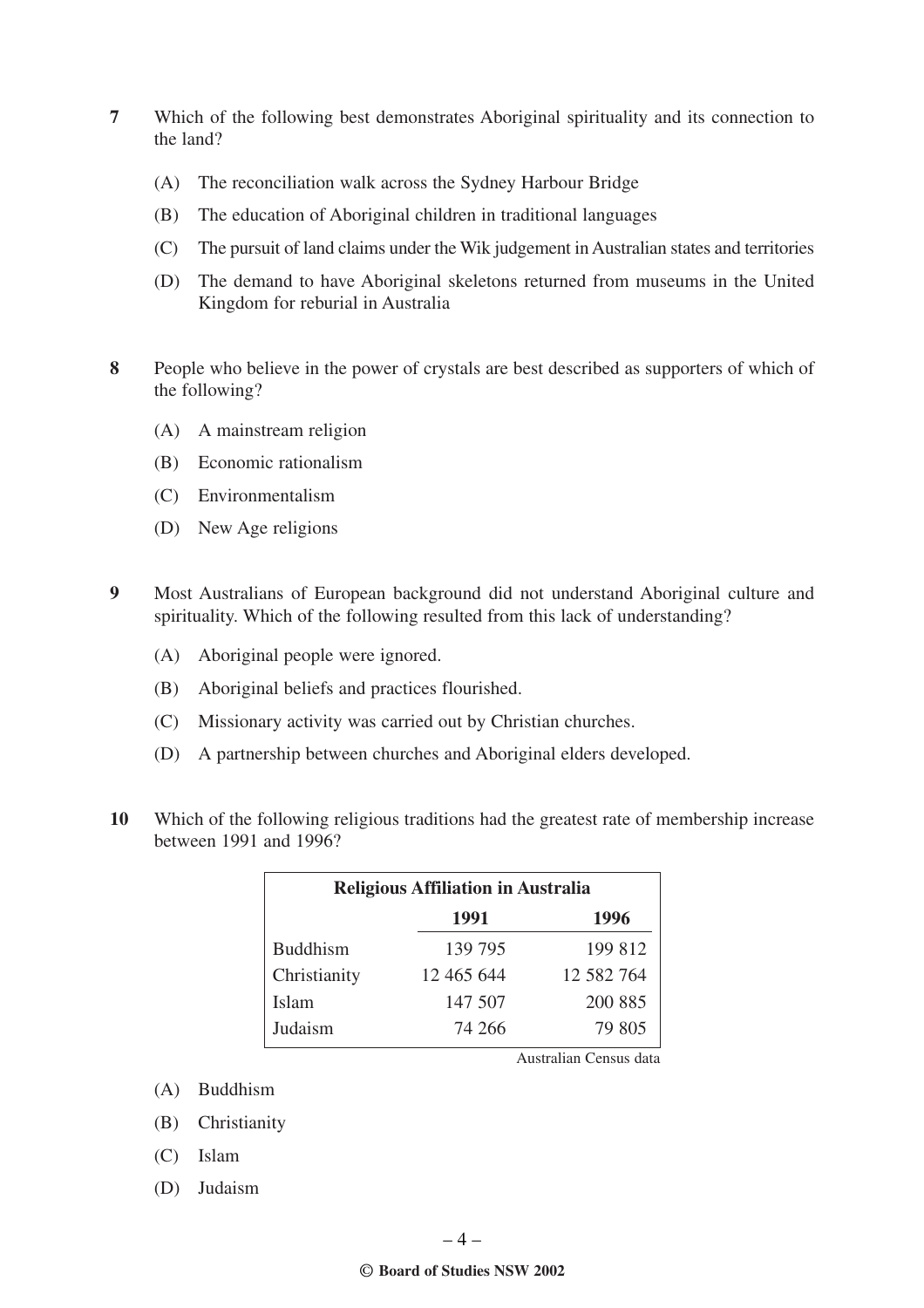|                                                                              | <b>2002 HIGHER SCHOOL CERTIFICATE EXAMINATION</b><br><b>Studies of Religion</b>           |  |  |  |  |  |  | <b>Centre Number</b>  |
|------------------------------------------------------------------------------|-------------------------------------------------------------------------------------------|--|--|--|--|--|--|-----------------------|
|                                                                              | <b>Section I (continued)</b>                                                              |  |  |  |  |  |  |                       |
| <b>Part B — Foundation Study 1</b><br>10 marks<br><b>Attempt Question 11</b> |                                                                                           |  |  |  |  |  |  | <b>Student Number</b> |
|                                                                              | Answer the question in the spaces provided.                                               |  |  |  |  |  |  |                       |
|                                                                              | Question 11 (10 marks)                                                                    |  |  |  |  |  |  | <b>Marks</b>          |
| (a)                                                                          | Explain how Aboriginal beliefs about the land contributed to the Land Rights<br>Movement. |  |  |  |  |  |  | $\boldsymbol{4}$      |
|                                                                              |                                                                                           |  |  |  |  |  |  |                       |
|                                                                              |                                                                                           |  |  |  |  |  |  |                       |
|                                                                              |                                                                                           |  |  |  |  |  |  |                       |
|                                                                              |                                                                                           |  |  |  |  |  |  |                       |
|                                                                              |                                                                                           |  |  |  |  |  |  |                       |
|                                                                              |                                                                                           |  |  |  |  |  |  |                       |
|                                                                              |                                                                                           |  |  |  |  |  |  |                       |
|                                                                              |                                                                                           |  |  |  |  |  |  |                       |
|                                                                              |                                                                                           |  |  |  |  |  |  |                       |
|                                                                              |                                                                                           |  |  |  |  |  |  |                       |
|                                                                              |                                                                                           |  |  |  |  |  |  |                       |
|                                                                              |                                                                                           |  |  |  |  |  |  |                       |

Question 11 continues on page 6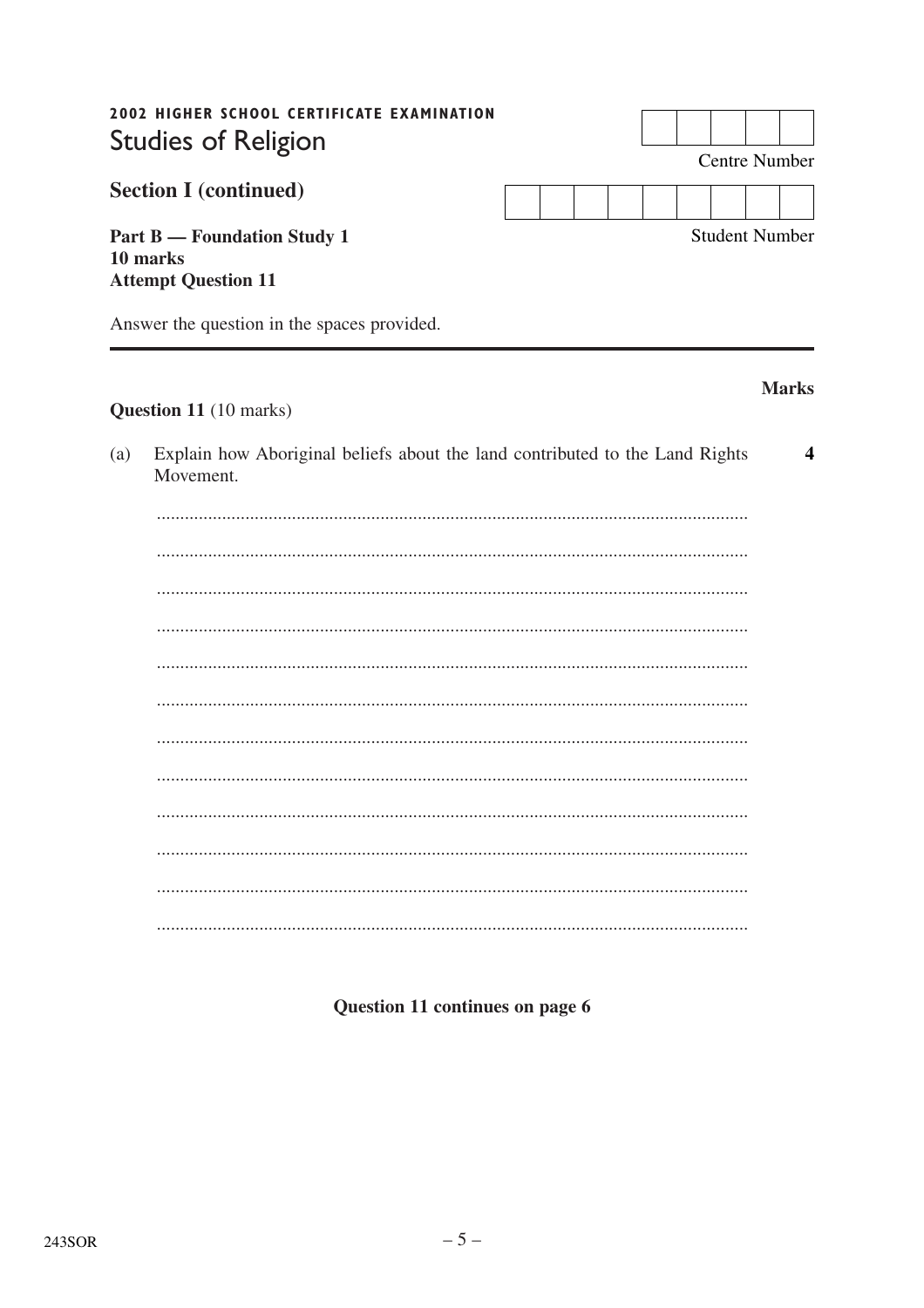Question 11 (continued)

answer.

 $(b)$ 

# Explain how some Aboriginal people have integrated Christianity with Aboriginal spirituality. Use one or more specific Aboriginal beliefs in your

**End of Question 11** 

# **Marks**

6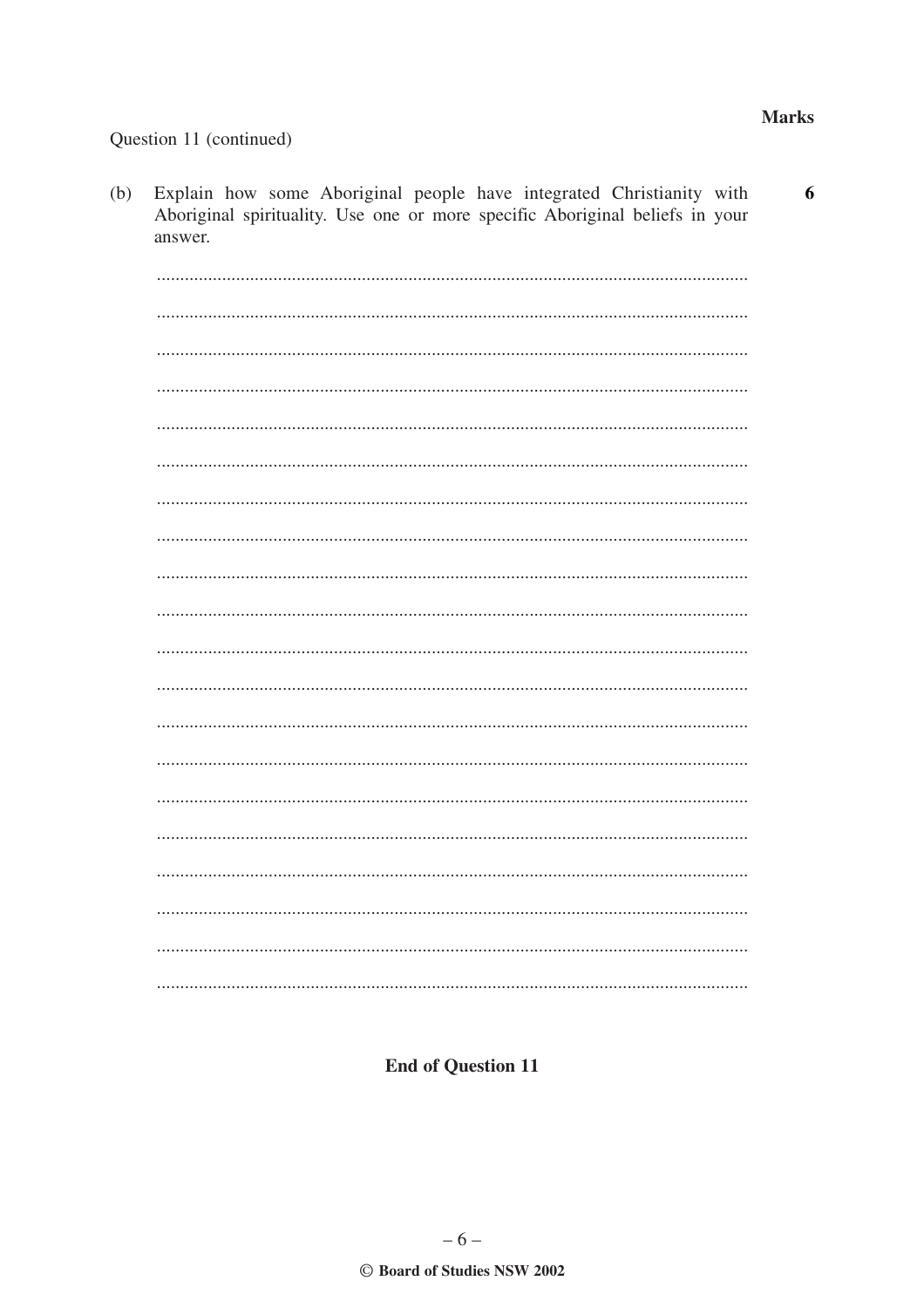| <b>Centre Number</b>                                                                        |
|---------------------------------------------------------------------------------------------|
|                                                                                             |
| <b>Student Number</b>                                                                       |
|                                                                                             |
| <b>Marks</b>                                                                                |
| Name TWO religious traditions that have added to religious diversity in<br>$\boldsymbol{2}$ |
| Outline the involvement of the Catholic Church in the labour movement after<br>3            |
|                                                                                             |

### Question 12 continues on page 8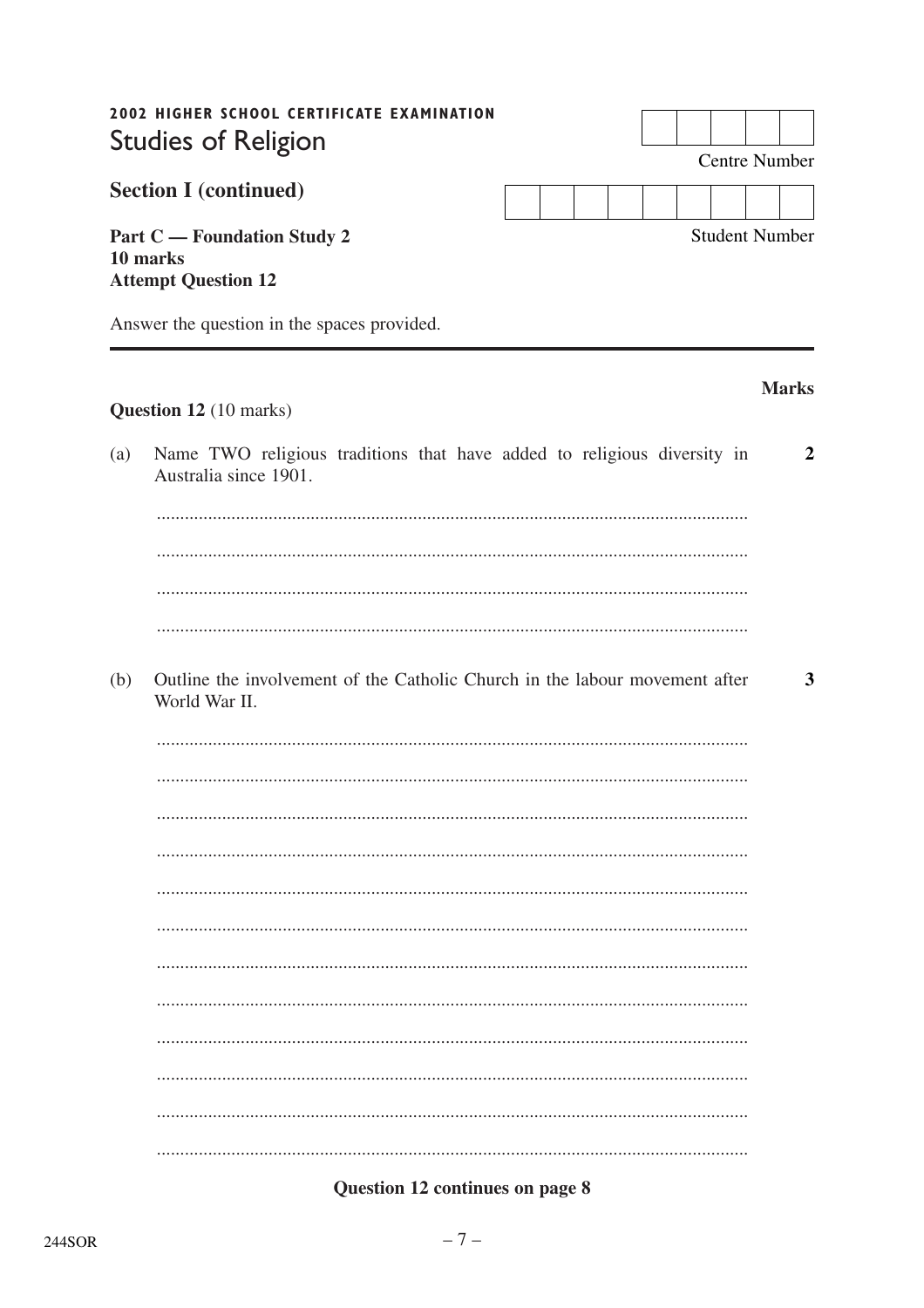Question 12 (continued)

**Marks** 

 $\overline{\mathbf{5}}$ 

|  |  |  | allow inter-faith dialogue and promote religious harmony. |  |
|--|--|--|-----------------------------------------------------------|--|
|  |  |  |                                                           |  |
|  |  |  |                                                           |  |
|  |  |  |                                                           |  |
|  |  |  |                                                           |  |
|  |  |  |                                                           |  |
|  |  |  |                                                           |  |
|  |  |  |                                                           |  |
|  |  |  |                                                           |  |
|  |  |  |                                                           |  |
|  |  |  |                                                           |  |
|  |  |  |                                                           |  |
|  |  |  |                                                           |  |
|  |  |  |                                                           |  |
|  |  |  |                                                           |  |
|  |  |  |                                                           |  |
|  |  |  |                                                           |  |
|  |  |  |                                                           |  |
|  |  |  |                                                           |  |
|  |  |  |                                                           |  |
|  |  |  |                                                           |  |
|  |  |  |                                                           |  |
|  |  |  |                                                           |  |
|  |  |  |                                                           |  |
|  |  |  |                                                           |  |
|  |  |  |                                                           |  |
|  |  |  |                                                           |  |
|  |  |  |                                                           |  |
|  |  |  |                                                           |  |

**End of Question 12**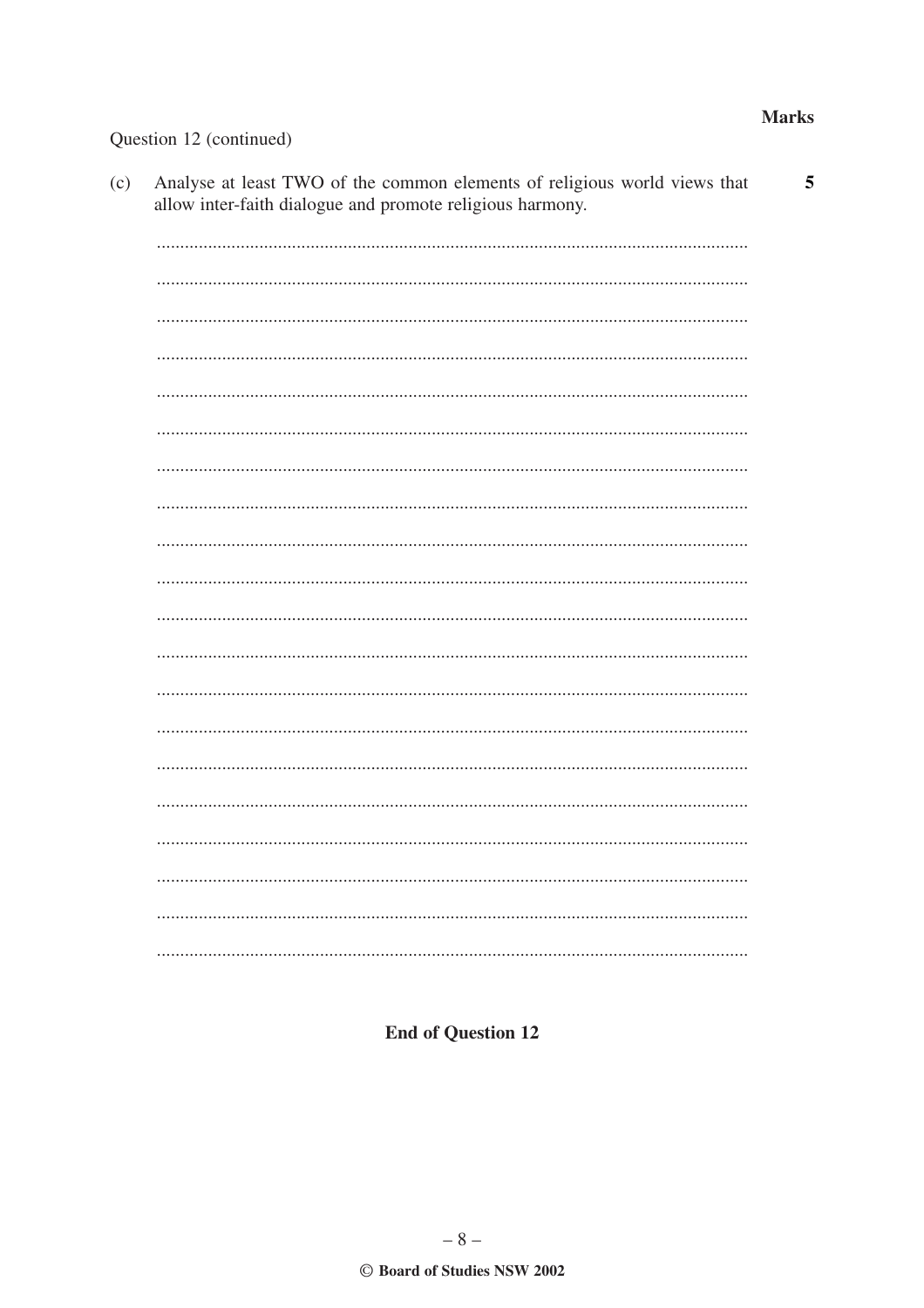| <b>2002 HIGHER SCHOOL CERTIFICATE EXAMINATION</b><br><b>Studies of Religion II</b> |  |  |  |  | <b>Centre Number</b>  |
|------------------------------------------------------------------------------------|--|--|--|--|-----------------------|
| <b>Section I</b> (continued)                                                       |  |  |  |  |                       |
| Part D — Foundation Study 3<br>10 marks<br><b>Attempt Part D</b>                   |  |  |  |  | <b>Student Number</b> |
| Answer the questions in the spaces provided.                                       |  |  |  |  |                       |

**Please turn over**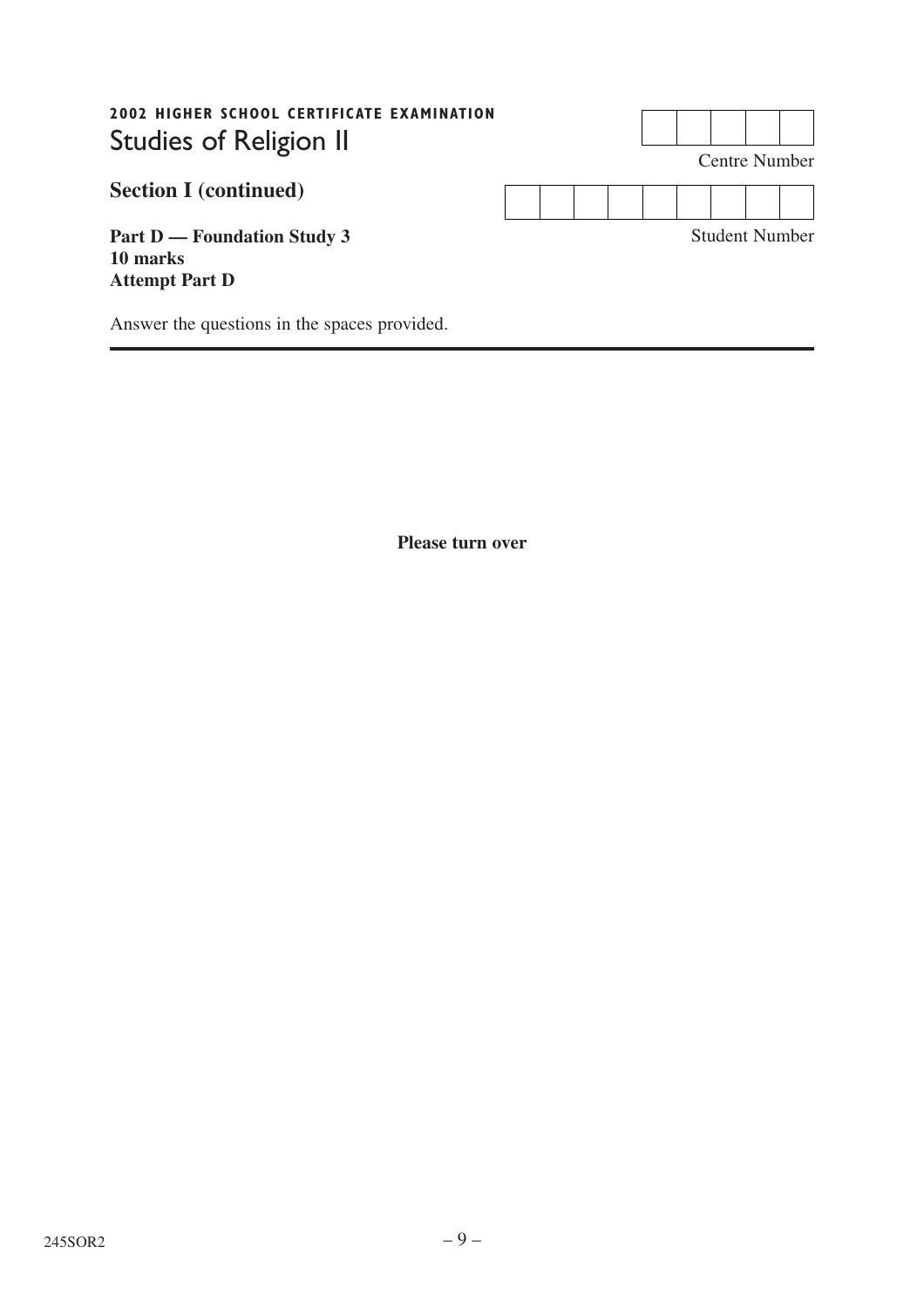Refer to the source material to answer part (a).

## Shopping around to keep the faith A Religious Affairs Writer

With 15 years' active involvement in her local Catholic Church, a parishioner believed she had found a sense of community. But when she returned to the fold after a 14-month absence she was given the cold shoulder by her priest and fellow parishioners.

The parishioner's disaffection with her parish did not shake her faith. Instead, she went parish shopping, and found the congregation she was looking for at another Catholic Church.

By that time, her son had already made the switch.

'At the end of the day, you have to decide that it's better to keep looking for a parish that allows your faith to develop, rather than lose faith altogether,' he says.

Dissatisfaction with worship has created a more mobile churchgoing population. But as for the church providing a sense of community, almost one in four respondents said the church had either failed to deliver a communal atmosphere, or believed that such an atmosphere was diminishing.

And while 62 per cent of respondents felt their church was open to new ideas, more than 50 per cent admitted they could not discern a clear vision and/or direction from their parish, or disagreed with the direction their church was taking.

Survey researchers say preliminary results suggest that churches need to work more at nurturing faith, strengthening community connections and developing clear directions for the future.

Held every four years, the survey is one of the largest of its kind in the world. More than 435 000 churchgoers in 7000 plus Australian churches across 19 denominations took part in this year's survey, which included Catholics for the first time.

The survey results may help parishes like the one abandoned lift their game.

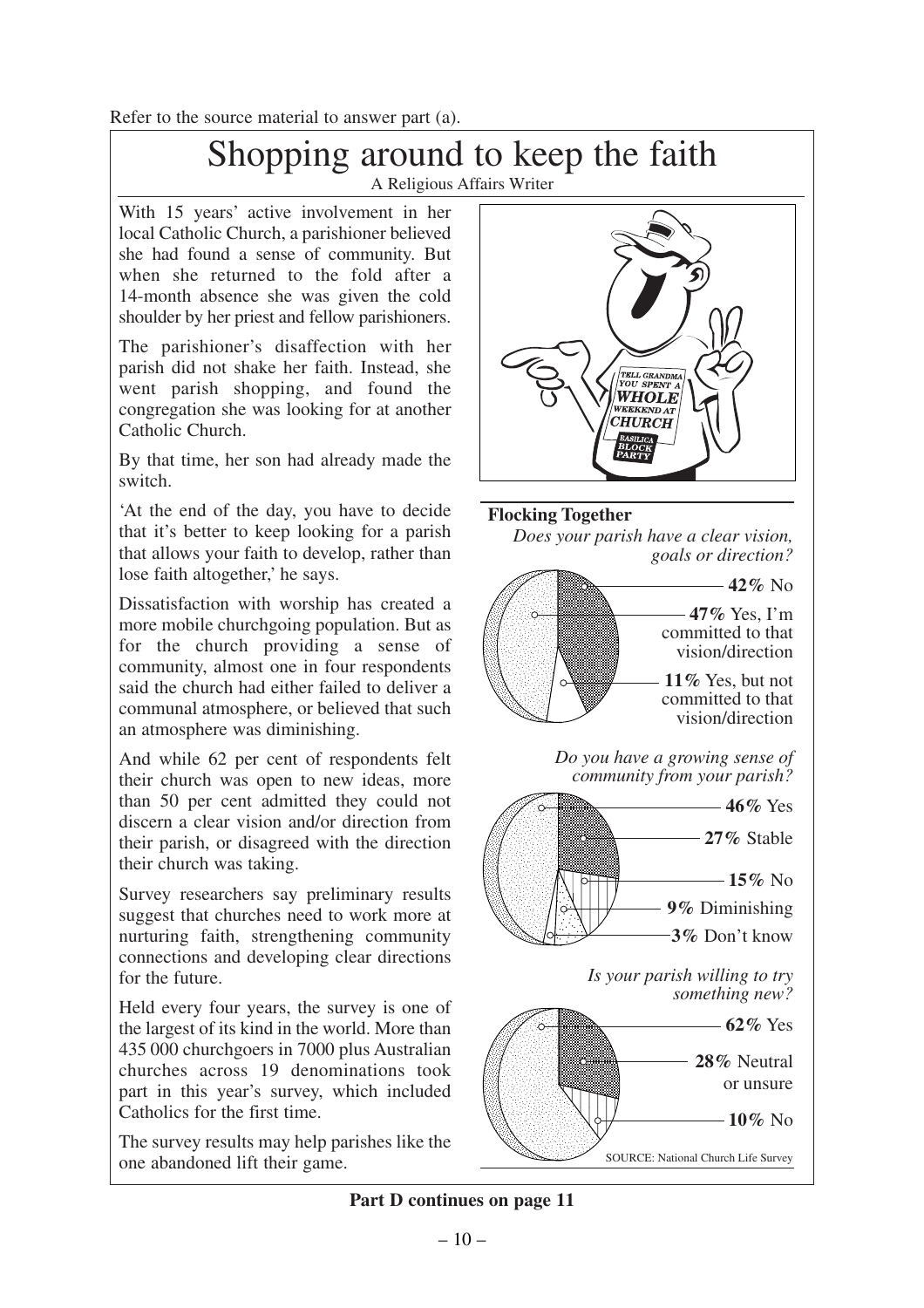**Marks** 

 $\overline{5}$ 

Part D (continued)

| (a) | Analyse the elements of this article in presenting issues facing Christian<br>churches in Australia today. |
|-----|------------------------------------------------------------------------------------------------------------|
|     |                                                                                                            |
|     |                                                                                                            |
|     |                                                                                                            |
|     |                                                                                                            |
|     |                                                                                                            |
|     |                                                                                                            |
|     |                                                                                                            |
|     |                                                                                                            |
|     |                                                                                                            |
|     |                                                                                                            |
|     |                                                                                                            |
|     |                                                                                                            |
|     |                                                                                                            |
|     |                                                                                                            |
|     |                                                                                                            |
|     |                                                                                                            |
|     |                                                                                                            |
|     |                                                                                                            |
|     |                                                                                                            |
|     |                                                                                                            |

Part D continues on page 12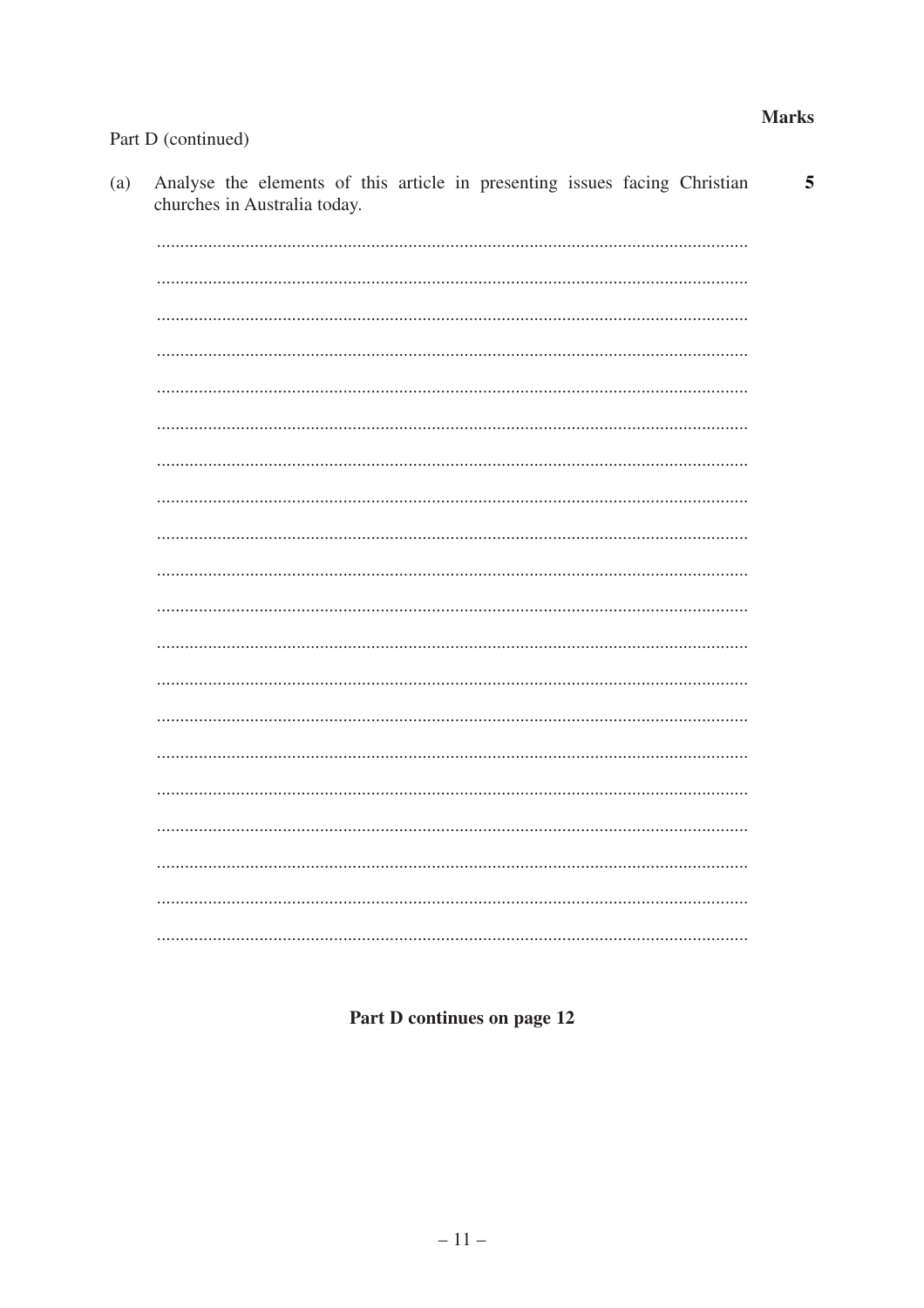Part D (continued)

- (b) Explain the difference in beliefs between atheism as a non-religious perspective 5 and ONE religious tradition of your choice in relation to TWO of the following:
	- the origin of the universe
	- life after physical death
	- the view of the human person
	- material accumulation and possessions

#### **End of Part D**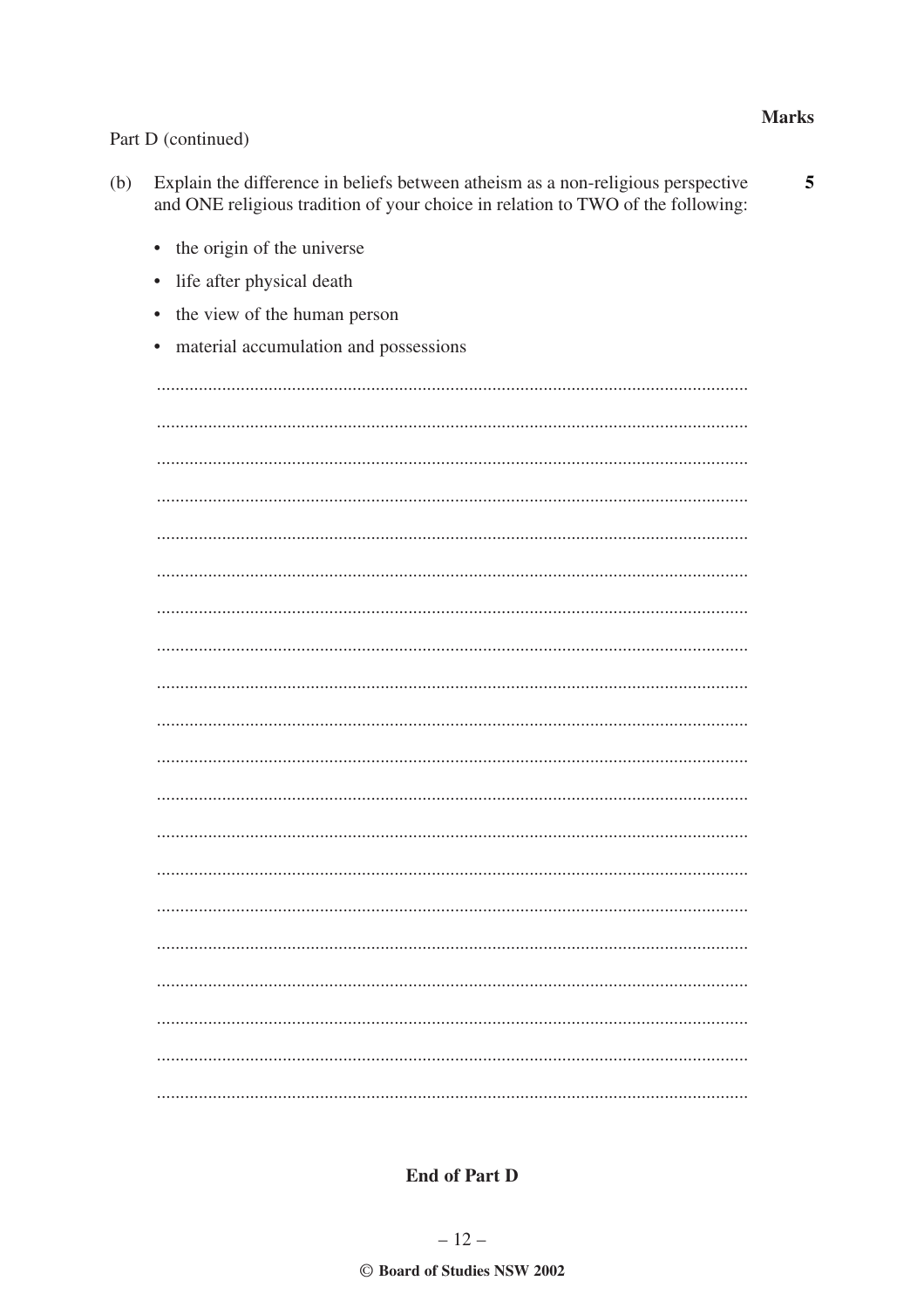### **2002 HIGHER SCHOOL CERTIFICATE EXAMINATION** Studies of Religion II

#### **Section II — Cross Religion Studies**

#### **60 marks Attempt THREE questions from Questions 13–18 Allow about 1 hour and 45 minutes for this section**

Answer each question in a SEPARATE Studies of Religion Section II Writing Booklet. Extra Studies of Religion Section II Writing Booklets are available.

*Note:* In Section II the term 'religious tradition' refers only to Buddhism, Christianity, Hinduism, Islam or Judaism. Students should demonstrate an awareness of the whole tradition and not simply focus on one variant of a tradition.

In your answers you will be assessed on how well you:

- use relevant examples to illustrate your answer
- incorporate aspects of religion, referring to the variants of religious traditions
- use appropriate language and terminology
- present ideas clearly in a well-structured answer

#### **Question 13 — Religious Rites** (20 marks)

(a) Demonstrate the importance in ONE religious tradition of ONE religious rite within ONE of the following categories: **4**

- rites of passage
- rites of personal devotion
- rites of public worship
- (b) Compare a religious rite from the same category chosen in part (a) in TWO religious traditions in relation to ONE of the following: **6**
	- the nature, role and function of officiating celebrants
	- significance of sacred writings
	- use of symbolism
	- social structure
	- human experiences
- (c) Choose a religious rite from a different category to that chosen in parts (a) and (b). Evaluate its effectiveness in maintaining a religious focus in the everyday lives of believers from TWO religious traditions. **10**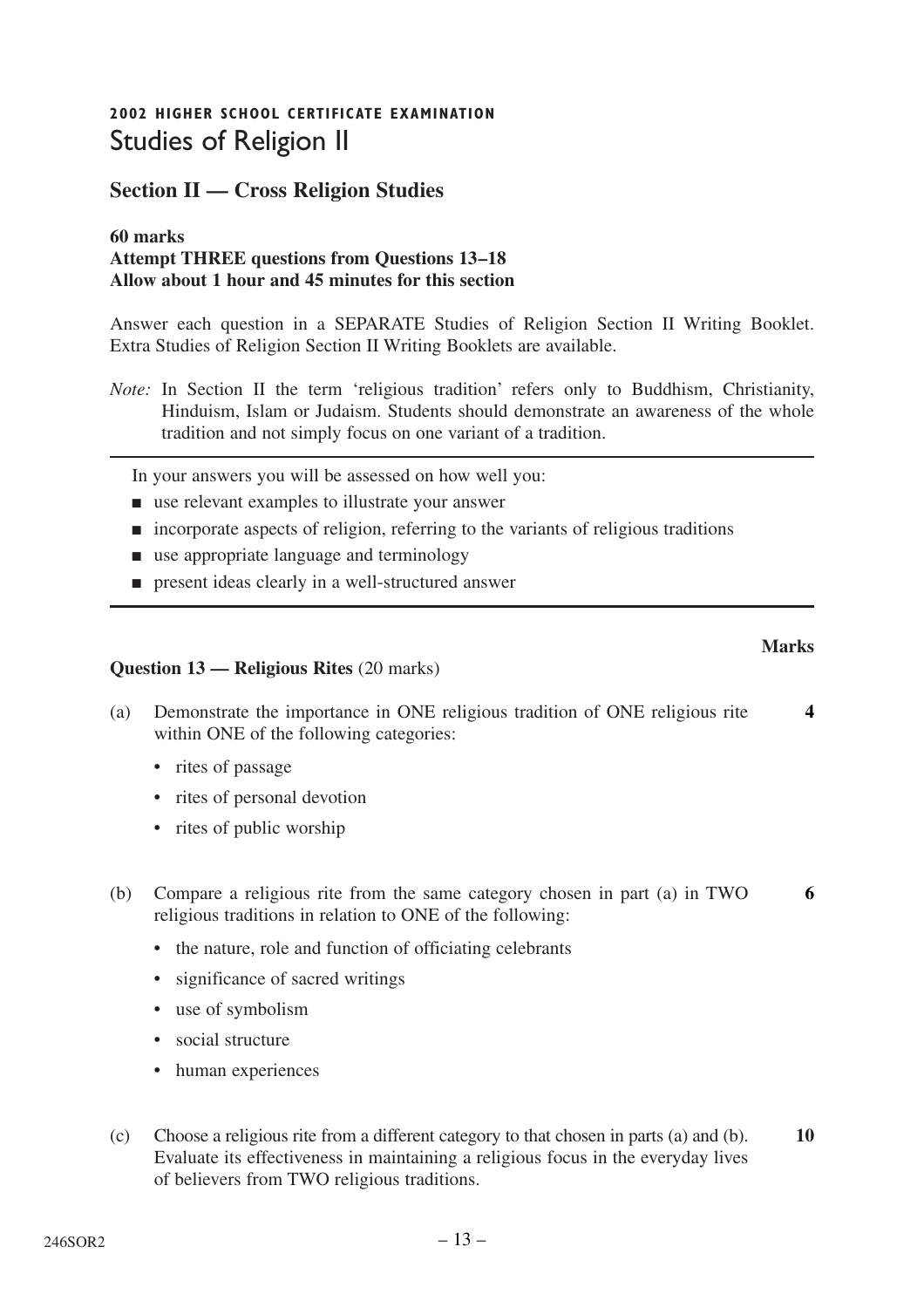In your answers you will be assessed on how well you:

- use relevant examples to illustrate your answer
- incorporate aspects of religion, referring to the variants of religious traditions
- use appropriate language and terminology
- present ideas clearly in a well-structured answer

#### **Question 14 — Religion and Ethics** (20 marks)

(a) Demonstrate the importance of ONE source used in the development of the ethical system in ONE religious tradition. **4**

- (b) Compare how TWO religious traditions use ONE of the following in forming their ethical teachings: **6**
	- sacred stories and texts
	- beliefs
	- individual and communal experiences
	- authority within religious structures
	- conscience and decision-making
- (c) Evaluate how the ethical systems of TWO religious traditions give guidance to believers in making decisions that affect their everyday lives in relation to ONE of the following: **10**
	- violence, war and peace
	- bioethics
	- the environment
	- work ethics and business/professional ethics
	- sexual ethics
	- marriage and divorce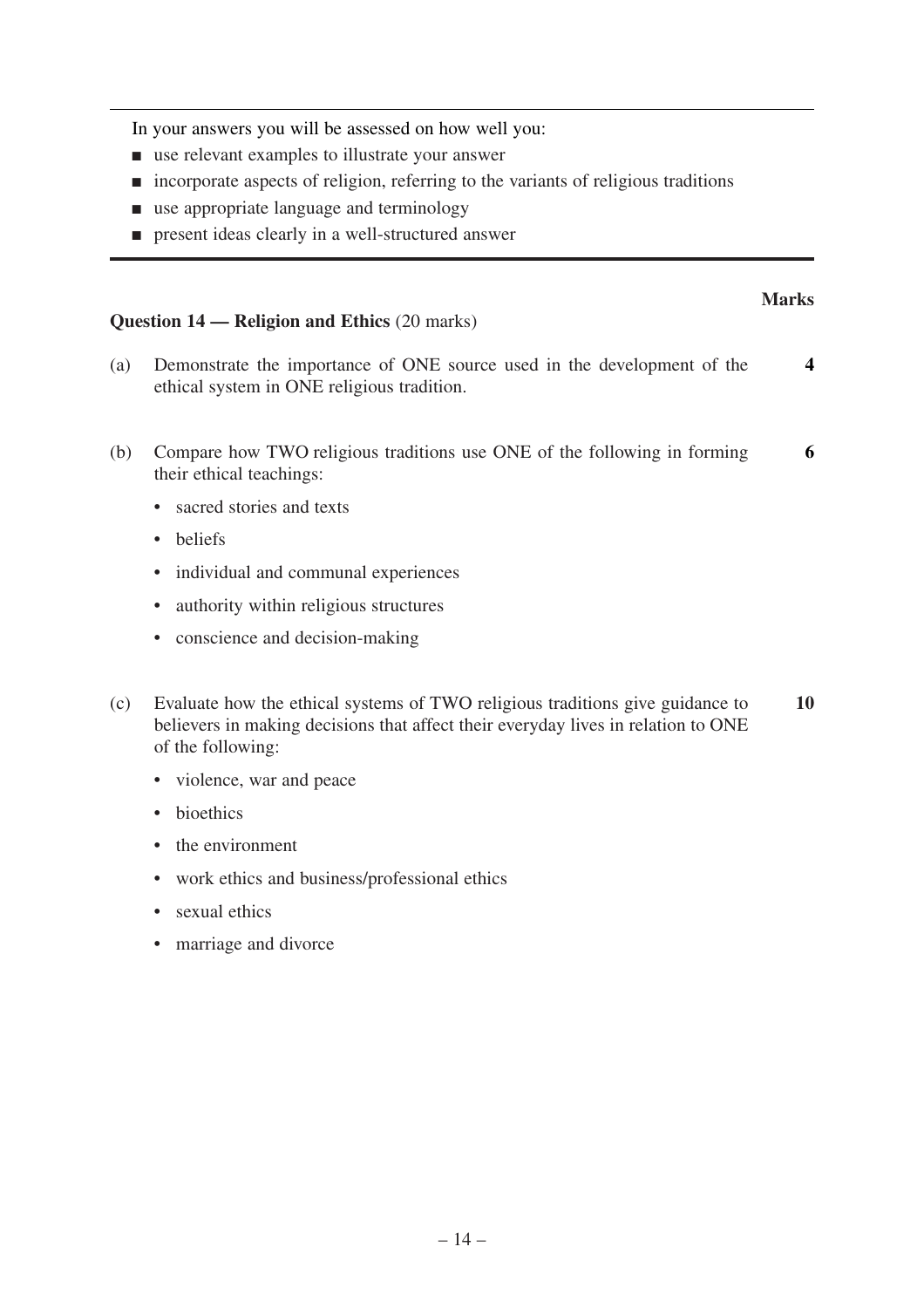**Question 15 — Sacred Writings and Stories** (20 marks) (a) Demonstrate the importance of ONE extract of sacred writing in ONE religious tradition. (b) Compare how ONE of the following is interpreted through the sacred writings of TWO religious traditions: • death • evil • fidelity • love • suffering (c) Evaluate how sacred writings from TWO religious traditions give guidance to believers in ONE of the following: • ritual use • ethical justification and source • direction for the spiritual life • gender roles and functions **Question 16 — Ways of Holiness** (20 marks) (a) Demonstrate the importance of ONE ordinary way of holiness in ONE religious tradition. (b) Compare how TWO religious traditions understand an ordinary OR a special way of holiness in relation to ONE of the following: • models and guides • special ways of apartness • ultimate goal of holiness • justification from sacred writings • role of authoritative sources other than sacred writings **6 4 10 6 4 Marks**

(c) In TWO religious traditions, evaluate how special ways of holiness give guidance in the everyday lives of believers. **10**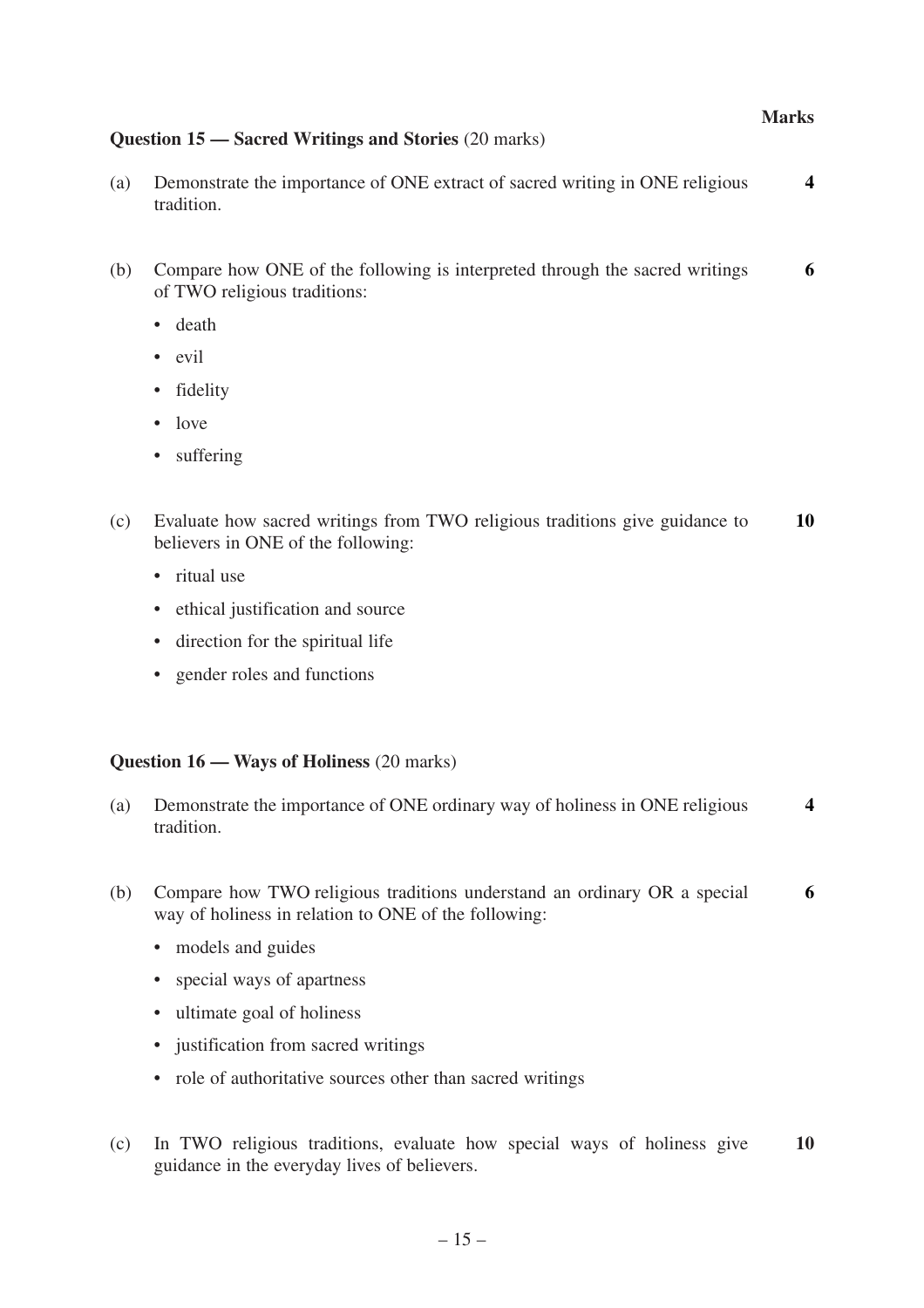In your answers you will be assessed on how well you:

- use relevant examples to illustrate your answer
- incorporate aspects of religion, referring to the variants of religious traditions
- use appropriate language and terminology
- present ideas clearly in a well-structured answer

#### **Question 17 — Teachers and Interpreters** (20 marks)

(a) Demonstrate the importance of ONE pivotal individual or school of thought in ONE religious tradition in ONE of the following periods: **4**

- early foundation
- growth, division or crisis
- (b) For TWO religious traditions, compare the effect of ONE pivotal individual OR school of thought from the same period with reference to ONE of the following: **6**
	- challenge to the tradition
	- extent and significance of the change
	- reaction and response by the religious tradition
	- changes in society requiring adaptation of teachings
	- continuing impact today
- (c) In TWO religious traditions, evaluate the effect of a contemporary pivotal individual or school of thought on the everyday lives of believers. **10**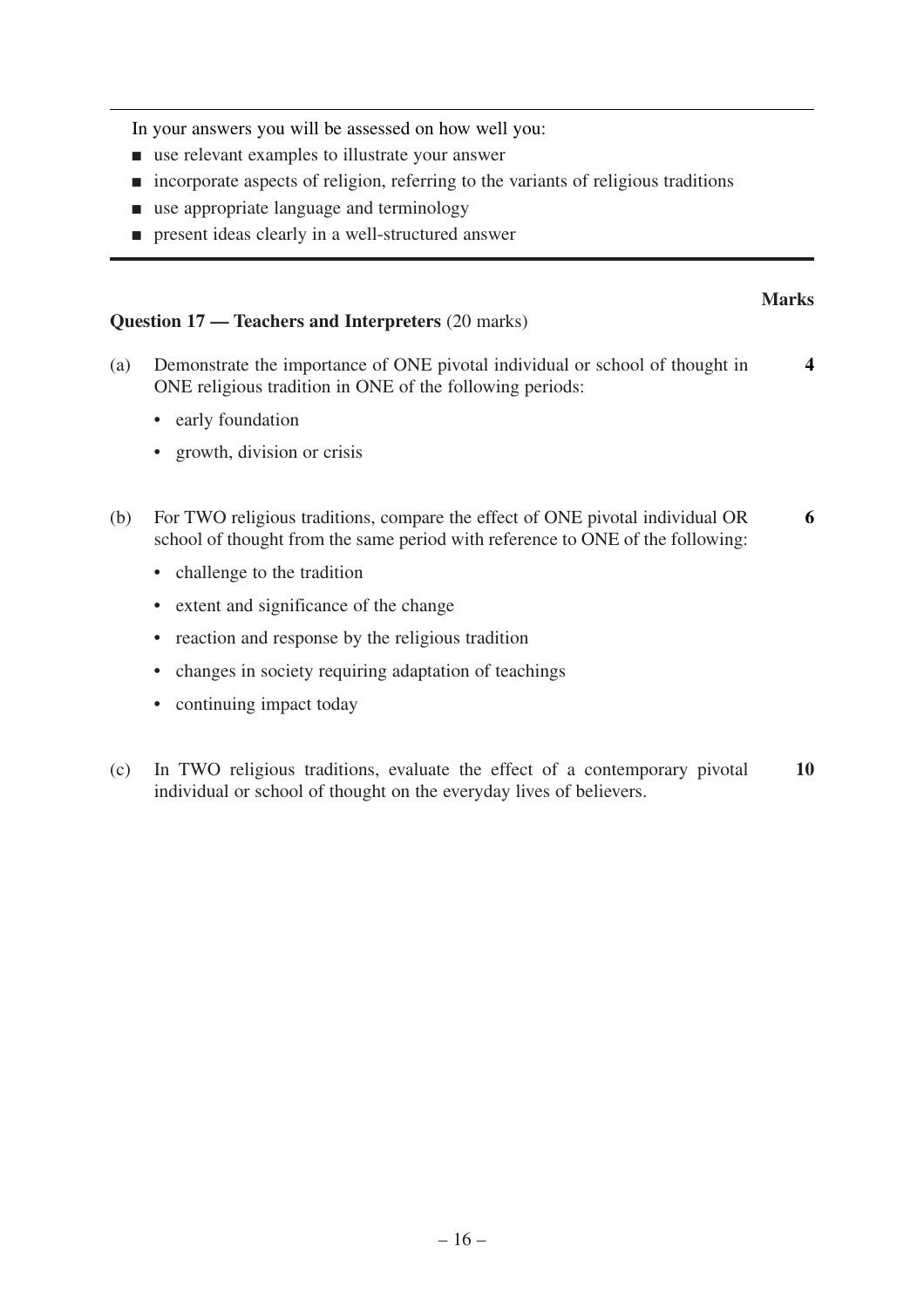#### **Question 18 — Religion and Women** (20 marks)

- (a) Demonstrate the importance of ONE significant woman in ONE religious tradition in ONE of the following periods: **4**
	- founding period
	- intervening period
- (b) For TWO religious traditions in the same period, compare the views of ONE significant woman in each tradition about ONE of the following: **6**
	- models of divinity
	- gender roles
	- expressions of spirituality
	- language
	- status within the tradition
- (c) For TWO religious traditions, evaluate how the contribution of TWO significant contemporary women affects the everyday lives of believers in ONE of the following: **10**
	- social welfare
	- education
	- ethical decision-making
	- ecumenism
	- inter-faith dialogue

#### **End of paper**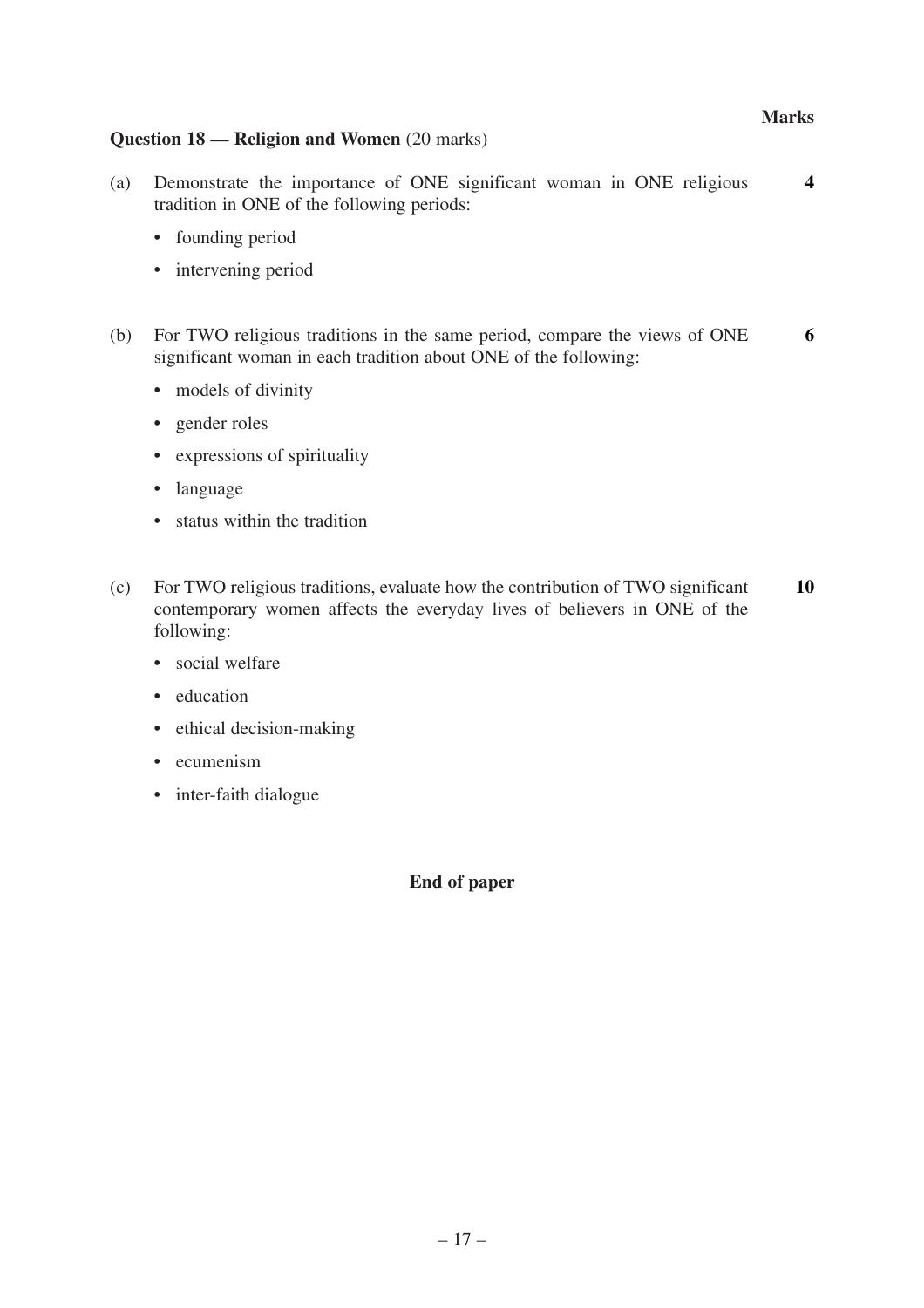**BLANK PAGE**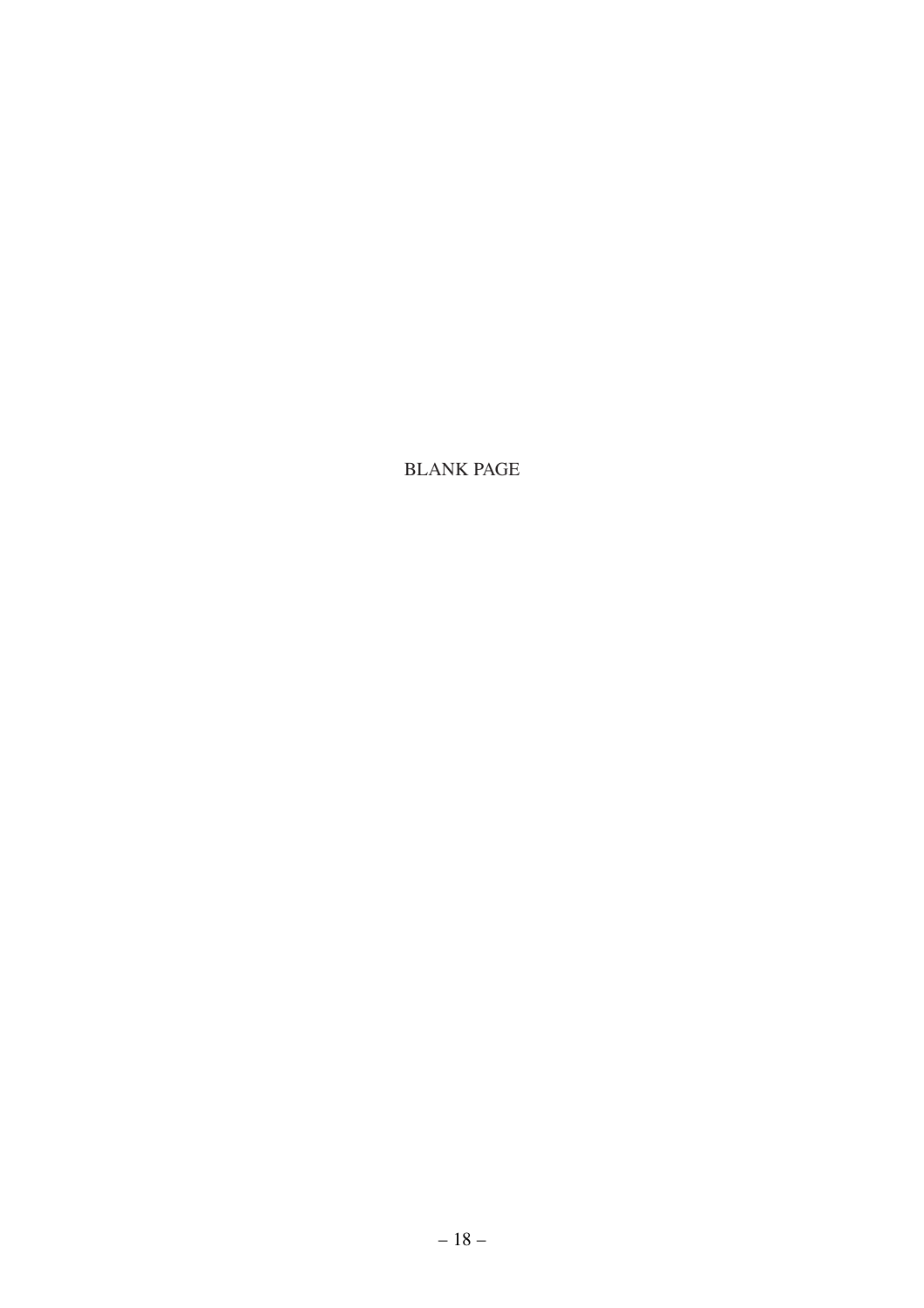**BLANK PAGE**